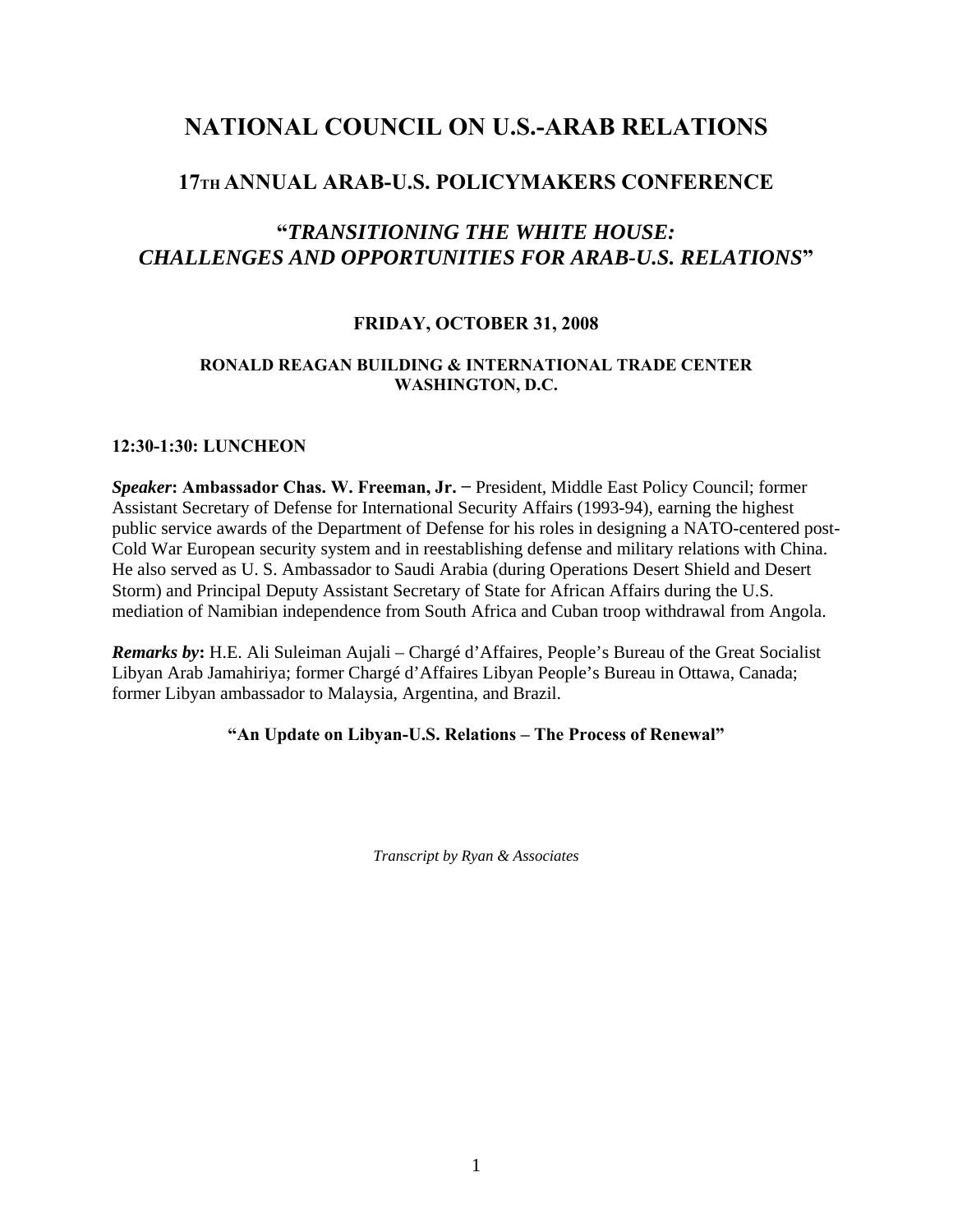[DR. JOHN DUKE ANTHONY] I've been asked to put some of what we've been deliberating in a sort of poetic or literary context as the gifted Doctor Abdul Rahim Foukara did last year and is back by popular demand.

And that is when people talk about the clash of civilizations aspects and so many of us seek ways to respond to that, to refute that, to have a counterpoint to that, one might consider the following in addition to what has been said in previous sessions.

If one takes into consideration that this is the birthplace of the three monotheistic faiths of Judaism, Christianity and Islam, one could add to those realities undeniable, indisputable facts, the following, that this, certainly in a Western context, and somewhat Eastern as well, that this is the place that in terms of recorded Western history the first person died, the first child cried, the first lovers sighed. It is also the crucible of culture as it is known and appreciated, certainly in the Western world and its close associates. It has been the anvil of antiquity. It has been the source of sunshine on the classical world. The cradle of civilization. The crossroads of three continents, Africa, Asia and Europe. And as the birthplace of monotheism, Judaism, Christianity and Islam sometimes appearing to represent the traffic jam of the devout. And first and foremost from Morocco to Muscat, Baghdad to Berbera, Algiers to Aden and Aleppo in between it is also one and the same as the epicenter of prayer and pilgrimage and of faith and spiritual devotion for fully a fourth of humanity.

With regard to our next speaker, Ambassador Chas Freeman, who is no stranger to these conferences.. Ambassador Freeman was Ambassador to Saudi Arabia during Desert Shield and Desert Storm, was Assistant Secretary of Defense for International Security Affairs where he helped design a NATO security strategy in the aftermath of the Cold War. He was also a noted specialist in China and received part of his education in Mexico and as President of the Middle East Policy Council has teacher training institutes and Congressional briefing series on Capitol Hill. Chas Freeman.

[AMBASSADOR CHAS FREEMAN] Thank you very much, John. It's a pleasure to be back with the National Council, which I congratulate on the wonderful attendance at this year's conference. Usually I get to give the last speech when only those who are desperate for a drink or are too crippled they can't move from their seats are still there. The tradition continues you're sitting there over lunch and I'm afraid you're going to have to sit there as I speak on the subject of West Asia and the next President.

Next Tuesday, just four days from now, we Americans will select a new President and his backup. Exactly eleven weeks later they will take office. They will inherit a dog's breakfast of policy catastrophes from the outgoing Administration. Everyone will look to them to clean these up. In West Asia, the Bush Administration's legacy to America and the world includes two ongoing wars, a hostile relationship with Arabs and Muslims, and the loss of our ability to inspire others to follow our lead.

Here at home, we've avoided socialized medicine but we've spent ourselves into socialized banking. The incomprehensibly large operations of our government, including its military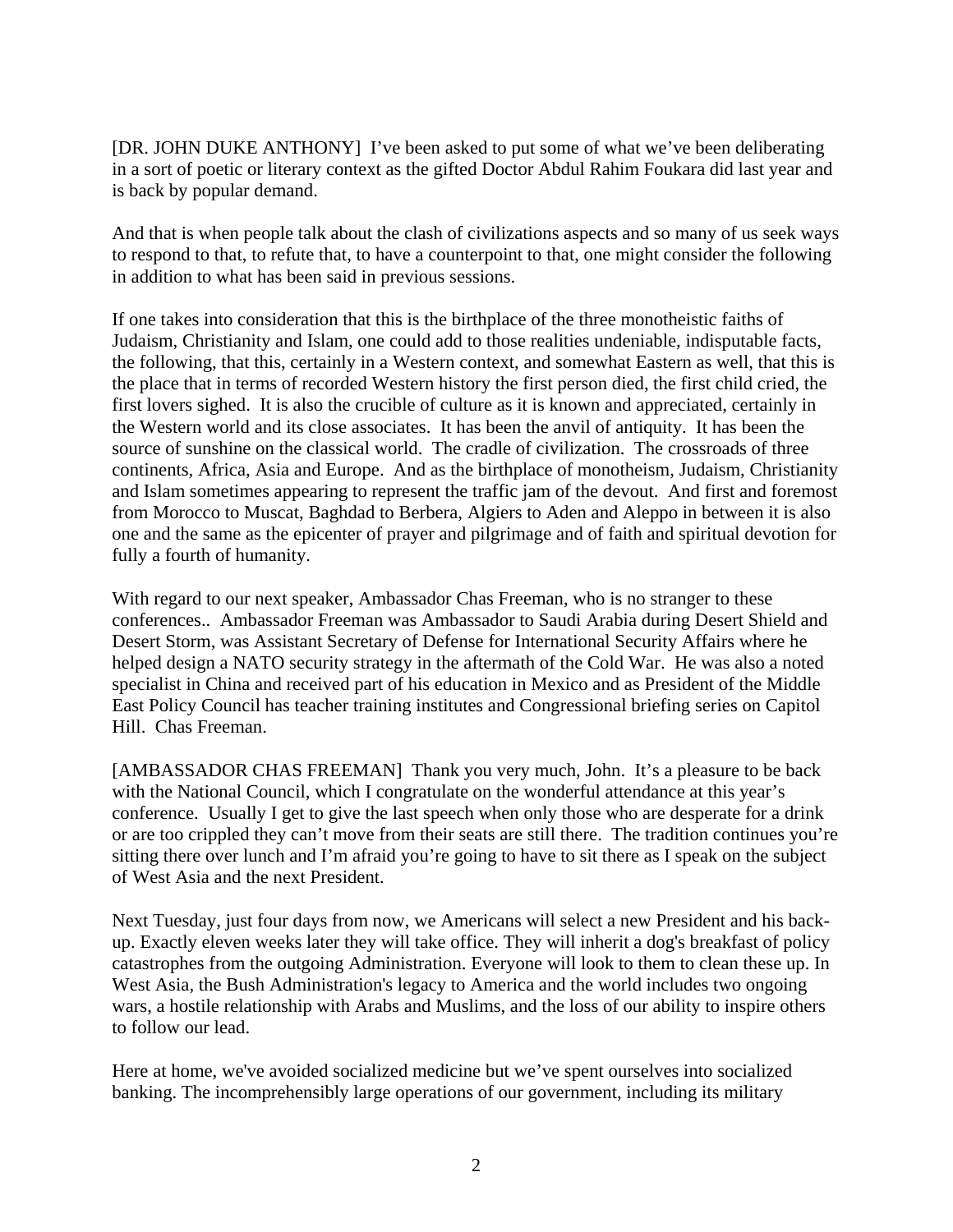operations and those of our vastly expanded public sector, continue to rely on foreign-financed credit rollovers for their sustainment. We've more than doubled our national debt over the past eight years and we're driving hard for a debt level equal to our GDP.

The next President must help us survive a deep recession. At the same time, he must restore payas-you-go government. He must talk Americans into paying the taxes and foreigners into lending us the money needed to make this transition. Our financial system and economic model have been discredited. The next Administration will have to come up with a financial workout plan. We need to convince creditors that we are en route to national solvency. Those we are asking to buy our debt – Arabs, Chinese, Brazilians, Europeans, Russians and others – are the very peoples who object to the self-righteousness and global domination we have unilaterally asserted. They have seen our recent behavior as bullying. Persuading them to pay for continuing military adventurism will be far from easy. It's said that salesmanship starts when the other party says no. The next President is going to have to be a wicked good salesman.

In 1967, Britain was forced to the conclusion that it could no longer afford to police the world East of Suez. The United States is not at such a moment but we are much too close for comfort. Our sticks are foreign-financed; our carrots are being sought by the repo man as we speak.

Long wars cannot be fought on other peoples' money, especially when those who must lend us the money suspect that we see them as eventual targets of the military campaigns and modernization we want them to finance. For the first time in living memory, resource constraints will compel the United States to choose between domestic and overseas, and between civilian and military priorities. These constraints will also force us to stop trying to do everything on our own and to seek partners to share the human and financial costs of global and regional order and energy security

The fact that you and I haven't heard a lot from either Presidential candidate about these challenges is instructive. It suggests that much of what both of them have been saying on the campaign trail is irrelevant. The campaign rhetoric provides no guide to what the next president will actually do in the radically changed circumstances of post-meltdown America.

Very likely he doesn't know himself. So rather than try to predict what he'll try to do, perhaps we should ask what he ought to try to do. One way or another, there will be major changes in how America operates at home and abroad. Given the terrible mess in the Middle East in particular, thinking about new approaches there seems especially appropriate. Let me offer a few thoughts on the current situation and what might be in store for us.

I'd like to begin on a note of optimism. Miracles evidently still happen in the Middle East. After all, God just spoke, though somewhat belatedly, to Ehud Olmert. And, lo! God convinced Mr. Olmert that there can be no two-state solution in Palestine without ample land for the Palestinians and that creating a one state solution, a single Eretz Yisrael but dividing it into two zones – in one of which Arabs have limited rights as second-class citizens and in the other of which they have no rights at all  $-$  is a very good way to destroy the state of Israel.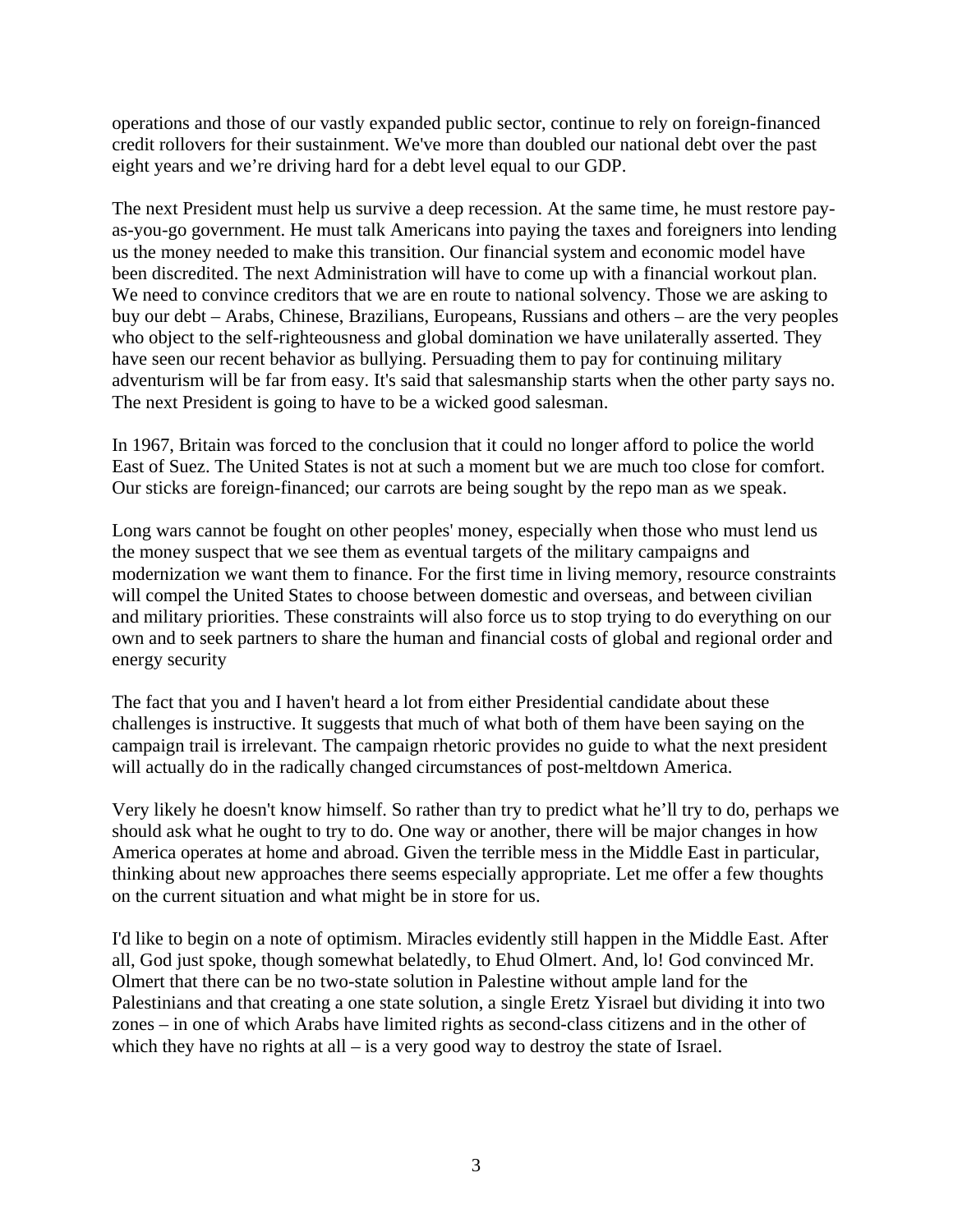It promises, among other things, to set off an international campaign to isolate and punish the Jewish state for the practice of apartheid and related sins. Earlier, God had spoken to our retired President, Jimmy Carter on the same subject.

Since God now seems to be into the business of counseling retirees, perhaps He'll also speak to Calamitous George as he leaves office, to convey the insight that writing blank checks to Israel harms it by depriving Israelis of any incentive to make the hard choices they must make to achieve long-term security for themselves and their state. In our own interest, we must act to create conditions that allow Israelis and Arabs to accept and coexist with each other on a mutually respectful basis. In this connection, it benefits no one for the United States to continue to underwrite the injustices, indignities, and humiliations of the occupation. These injustices have corrupted Israel's moral standing. These indignities invite terrorism. These humiliations are so intolerable as to make peaceful coexistence with Israel impossible for Palestinians and unacceptable to other Arabs. They therefore preclude the broad regional embrace of Israel proposed in the Arab peace plan of 2002.

Mr. Olmert is a bit late but far from alone among Israelis in his recognition of what needs to be done. The prerequisite for both peace and the survival of Israel as a Jewish state is the end of the Jewish holy war for Arab land and the withdrawal of Jewish colonists from the properties they have grabbed from Palestinian owners since 1967. There is, of course, a common retort to this observation. It is that, even if decolonization is both right and necessary to achieve acceptance of Israel's existence where it counts, it is politically impossible for Israel to do it. This amounts to saying that it is politically impossible for Israel to do either what is right or what is necessary to secure its own existence. The long-term implications of this self-imposed moral and political incapacity are not pleasant to contemplate. Israel is a small country surrounded by much larger neighbors of growing wealth and power. It has done much to secure their enmity and nothing to win their affection.

Meanwhile, divine intervention is unlikely to be required for U.S. taxpayers to choose between alleviating the suffering of Americans made destitute by the collapsing economy here at home and sustaining, subsidizing a prosperous lifestyle for some but not all inhabitants of the Holy Land. If Americans are asked to make tough choices and pay our own way – as we will be asked to do – most will not see it as either unreasonable or anti-Semitic to ask Israelis to do likewise. Given the attitudes of our creditors in this matter, it's also possible that, at some point, when Israel tries to cash a subsidy check, it will bounce.

Whatever the next President does to encourage peace between Israelis, Palestinians, and their neighbors, the last eight years show that doing and demanding nothing can and will make things worse. But, even as he repositions the United States to promote peace in the Levant, the next President must deal with the challenges of the Afghan-Pakistan region and Iraq. The seven-yearold war in Afghanistan is not going well for anyone except opium farmers, Pashtun nationalists, and al Qa`ida. More than five and a half years after we invaded Iraq, changes in our campaign plan there, backed by higher troop levels and lots of cash to pay off insurgents, have stabilized both our occupation of Iraq and the politics of the war here, but they have not stabilized Iraq itself. The \$859 billion we have so far committed to the so-called "Global War on Terror" has yet to win us a significant victory anywhere. In Afghanistan and Iraq too, more of the same is not an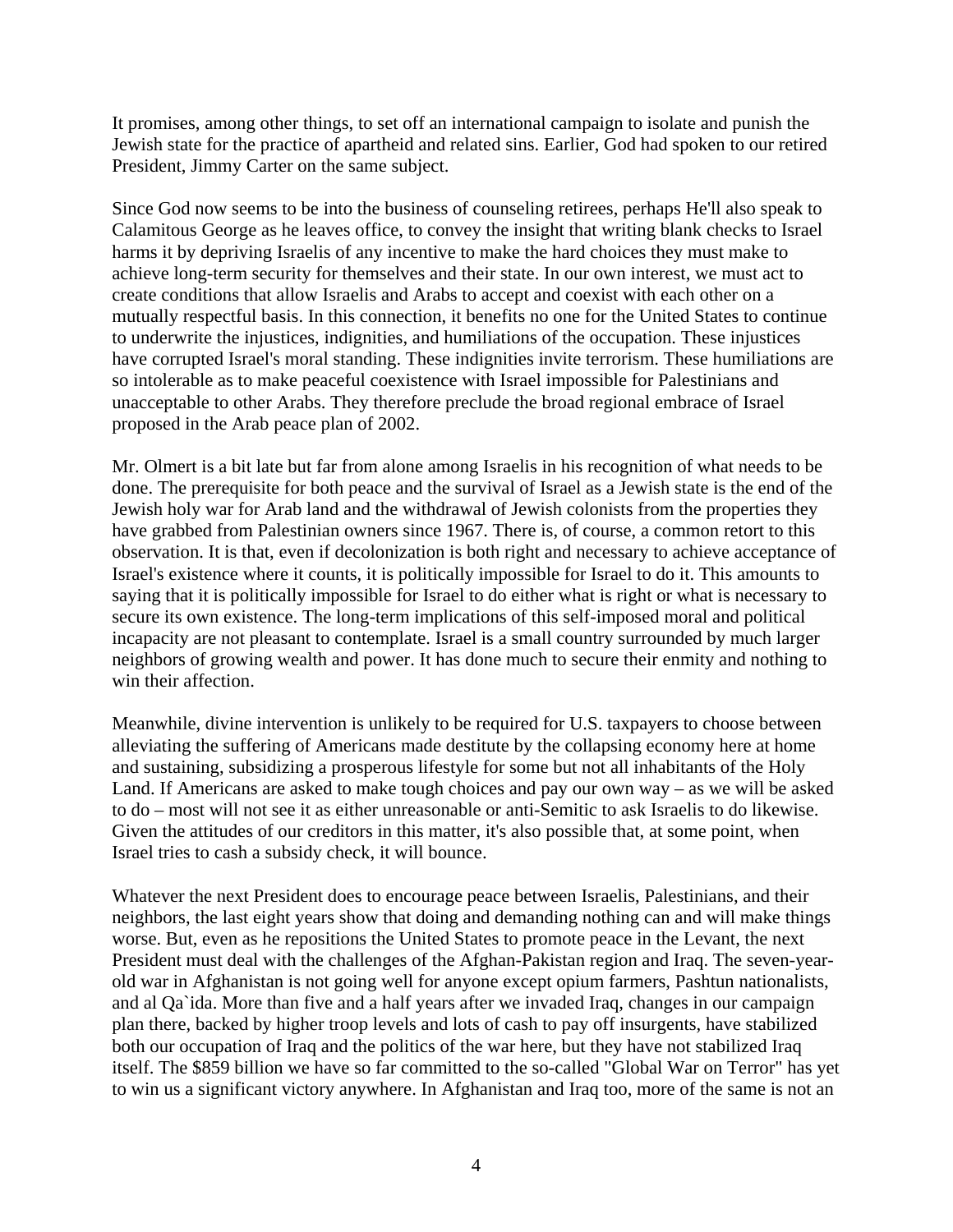option.

This is not just because we can't sustain the current pace of military operations or their costs without breaking our army or bankrupting ourselves. It is also because much of what we are doing in these two very different countries seems to be harming rather than advancing our national interests. Reconnecting our policies to those interests, tying our core objectives narrowly to them, and not allowing ourselves to be diverted from the efficient pursuit of them will be the keys to success.

Let me start with Afghanistan. I am sure I am not alone in recalling that we went there to accomplish two straightforward tasks. First, to avenge ourselves on the sponsors of 9/11 – to kill them or bring to justice, that is to bring al Qa`ida to justice. Second, to punish those who had given safe haven to them. We sought to ensure that neither the Taliban nor anyone else would ever again risk the consequences of harboring terrorists who plot violence against the United States. Our enemy, we understood, was al Qa`ida. Our dislodgement of the Taliban from power was the means by which we expected to ensure that that enemy could not reconstitute itself in Afghanistan.

In broad terms, what we sought was strategic denial of Afghanistan to terrorists with global reach. We had pretty much achieved this by the time of the battle of Tora Bora, only two months after our invasion began. It is not clear that we have advanced much since then. We may in fact have slipped backwards. Al Qa`ida has not been smashed. The Taliban and its fellow travelers in other Muslim lands no longer view us as too formidable to defy.

What began as a punitive raid aimed at beheading al Qa`ida and chastising its Afghan household staff has somehow morphed – with no real discussion or debate – into a prolonged effort to pacify Afghanistan and transform its society. This moving of the goal posts frankly gratified neoconservatives and liberal interventionists alike. Our new purpose became giving Afghanistan a centrally directed state – something it had never had. Our aid programs focus on making it safe for women's rights and a growing list of other noble causes, regardless of how many Afghans these programs agitate into enmity. The fact is: we lost our strategic focus in Afghanistan well before we shifted our attention from it to the unrelated topic of Saddam Hussein's secular regime in Iraq.

Most observers judge our position in the Afghan-Pakistan theater to have become precarious. Pakistan's support for us and our military operations is increasingly shaky. Our intervention is fostering attitudes among Afghans conducive to terrorism (and congenial to the poppy cultivation that funds terrorist insurgents). The Pashtun homeland that straddles the Afghan-Pakistan border has become a zone of lawlessness in which terrorists operate with reliable local support. That is the very opposite of what we hoped to accomplish. While intelligence operatives and special forces do continue to hunt al Qa`ida, our overall war effort now seems mainly aimed at keeping "our guys" in power in Kabul by suppressing uppity Pashtun warlords and a resurgent Taliban.

Almost everybody believes we need a different strategy and approach. Both Presidential candidates have pledged to add many more American soldiers to the 31.000 now in Afghanistan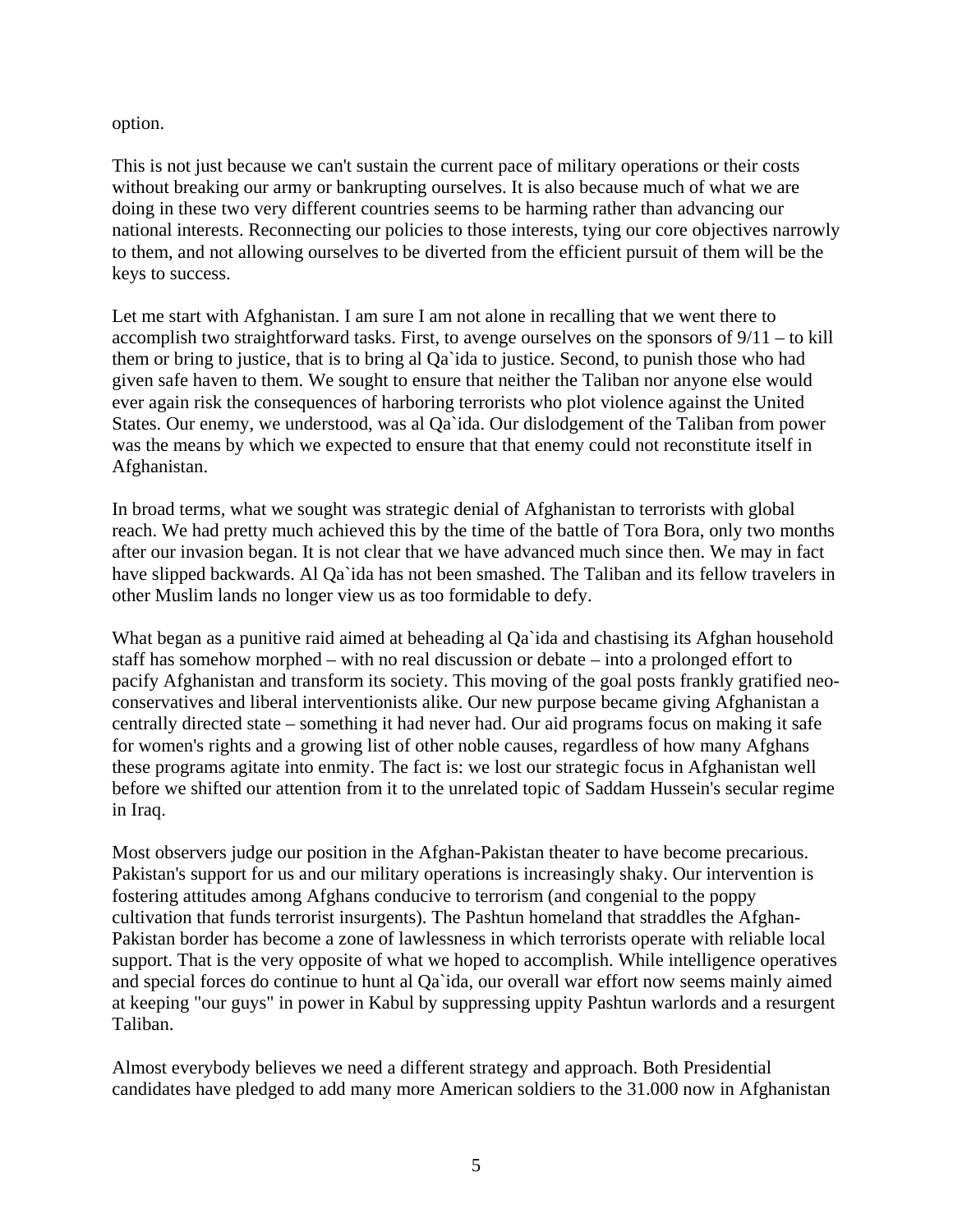and to escalate our military struggle there. But a strategy that continues to rely primarily on military means seems likely to deepen our confrontation with Pashtun nationalism, push the destabilization of Pakistan to a new stage, and promote the further spread of anti-American terrorism.

We need to recall the reason we went to Afghanistan in the first place. Our purpose was not to reform it or to rectify our lamentable lack of attention to it after the Soviet defeat there twenty years ago. It was to deny the use of Afghan territory to terrorists with global reach. That was and is an attainable objective. It is a limited objective that can be achieved at reasonable cost. We must return to a ruthless focus on this objective. We cannot afford to pursue goals, however worthy, that contradict or undermine it. The reform of Afghan politics, society, and mores must wait. First things first. Our policies and programs toward that country must aim above all to reduce the likelihood of its involvement in terrorist attacks on the United States or Americans abroad or allies. Bombing, strafing, seizing, and mercilessly interrogating villagers from a warrior culture do not support this objective. Nor does denigrating and seeking to erase aspects of Afghan culture we consider benighted – even if they are benighted. A little collateral damage and disparagement can convert a lot of formerly harmless people into supporters of terrorism.

We must now ask ourselves some very basic questions, drawing on our experience in Iraq as well as in Afghanistan. In a struggle to dominate and deny human rather than physical terrain, is the large-scale use of force an effective way to achieve positive political results? Can measures that produce less collateral damage, like intelligence and law enforcement efforts, backed as required by commandos, obviate the need for conventional military operations? Does foreign military occupation of xenophobic Muslim societies inevitably evoke an allergic reaction that generates rather than inhibits terrorism? If so, can counterterrorist operations be staged without occupying the countries in which their targets are located? And how are we to avoid reprisal from those whose sovereignty we violate?

In the case of Afghanistan in particular, does our effort to prop up a largely ineffectual national government raise or lower Afghan support for terrorists who have us in their sights? Can we coopt hostile local authorities and insurgents with respectful dialogue, cash, and programs of material assistance, as we did in Iraq? Are there allies with Islamic credentials who could do a better job than we at these tasks? If so, how do we enlist them? Arab governments are threatened by the same extremists who threaten us. Would they be willing to design, fund and staff religious curricula in Afghanistan and adjacent areas of Pakistan that could discredit extremist ideology and delegitimize terrorism, as Saudi Arabia has finally done? Should we be talking to the Taliban about a deal that drives al Qa`ida from the Pakistani part of Pashtunistan as well as from Afghanistan as a whole? Should we be talking to Afghanistan's powerful neighbors – China and Iran -- as well as to Pakistan – about these things?

If our next President listens, he will find that these questions and others like them, absent as they are from public discussion in our own country, are very much on the minds of our allies and friends abroad. The lack of evidence that we have seriously considered them or are prepared to answer them accounts in large part for our allies' unwillingness to commit more forces to the USled "Global War on Terror" in Afghanistan. The Bush Administration has just launched a thorough review of our strategy there. The next President will receive its recommendations. He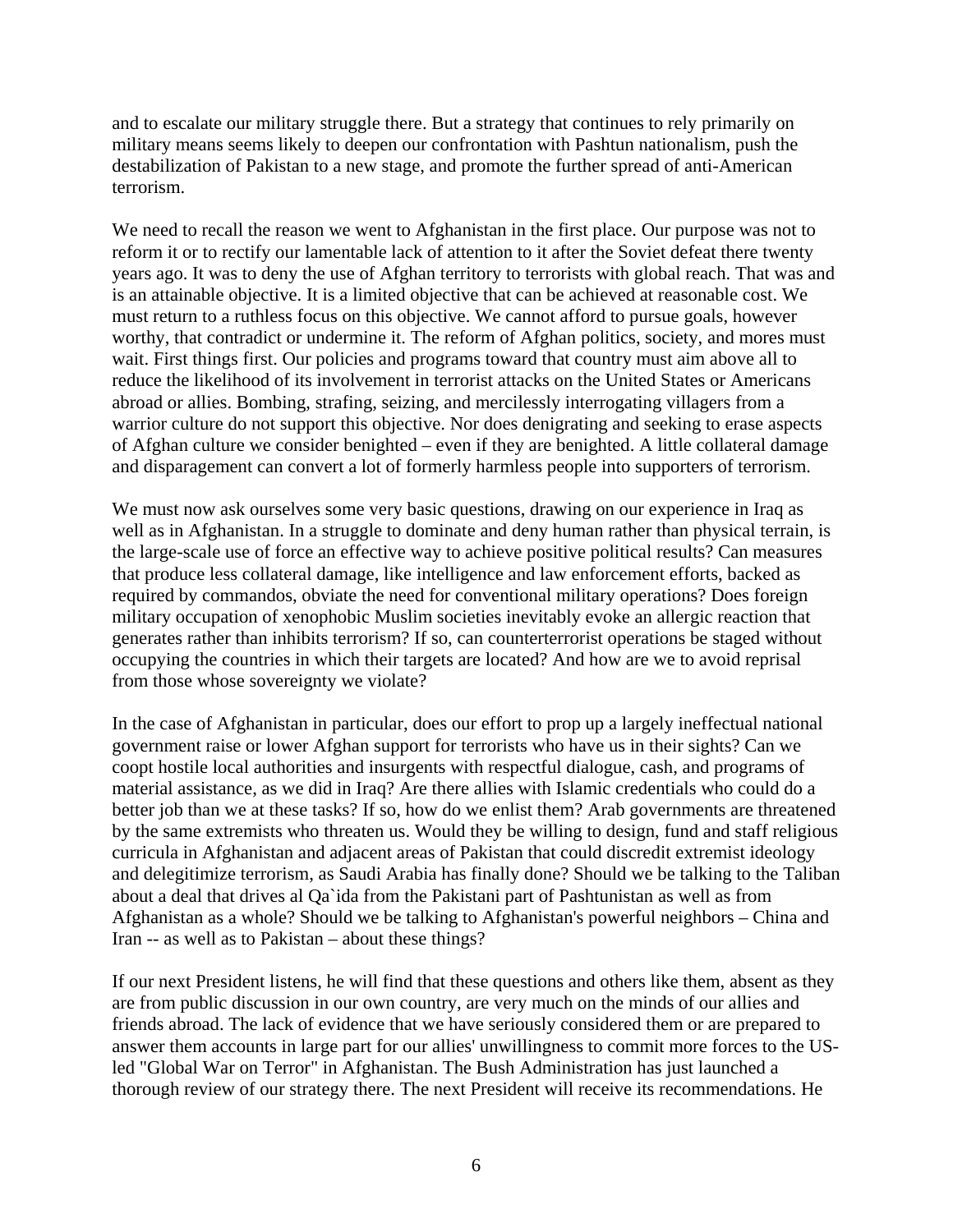doesn't have to agree with what he hears, but he does have to decide how to steer us on a new course. We cannot succeed with more of the same in Afghanistan. And that is also true in Iraq.

We finally know where we are headed in Iraq. We are headed out. At the insistence of the Iraqi authorities, the U.S. military will spend the next three years or so redeploying. Our patrols are to leave Iraq's city streets by next summer. All U.S. combat forces are to be gone from Iraq no later than the end of 2011. It will be quite a trick to accomplish this sort of disengagement without tipping the country back into anarchy and civil war or facilitating even greater political inroads by Iran.

The purpose of the so-called "surge" was to create the preconditions for political reconciliation in Iraq. Its focus on Baghdad prevented the fall of that city, stabilized the foreign occupation of Iraq, and took the war off the front pages of U.S. newspapers. In the process, our military became active participants in Iraqi politics and governance at the local level. But the only reconciliation there has been is between the U.S. military and Iraq's Sunni Arab insurgents, whom we have put on our payroll. There has been no reconciliation and there is no trust between the Sons of Iraq and the Shiite-dominated administration in Baghdad, still less the various Shiite militias that support or sympathize with that administration, or the Iranians on whom some of them rely.

It was the U.S. military, assisted by Iraqi troops and militias, not the Iraqi government, that impartially separated communities and combatants and kept the lid on intercommunal strife in Iraq. Iraqis still look first to their American occupiers for the just and efficient provision of community services and support. Many of them see their own government as inefficient, sectarian, and corrupt. Some regard it as a running dog of Tehran. In short, stability in Iraq, such as it is, has depended on foreign occupation authorities doing what the Iraqi government has been either unable or unwilling to do. The withdrawal of U.S. forces will rebalance power and patronage in Iraq with consequences that are difficult to predict.

Iraq's infrastructure has been smashed, its domestic tranquility shattered, and a fifth of Iraqis – the equivalent of sixty million Americans – are displaced from their homes, driven into exile, or dead. Iraq resembles nothing so much as many of the American veterans who have served there: it is battered, embittered, and in physical and mental pain. The fact that the Iraqi polity has been somewhat stabilized in this condition is better than the alternative, but it does not provide much cause for celebration.

As Ambassador Ryan Crocker has observed, "in today's Iraq, Sunni Arabs fear the future; Shiites fear the past; and Kurds fear both the past and the future." Our current attempt to hand off to the Maliki government responsibility for command, control, and cash transfers to the Sons of Iraq is a test, but only the first test, of whether that government can and will conduct itself in such a way as to gain the confidence of those beyond its political base and avoid renewed communal violence. If Iraqis pass this test, as we must hope they will, there will be many more tests ahead of them.

The Jihadi movement in Iraq was a by-product of our invasion and Iraqi resistance to it, on which its members gorged like jackals after a slaughter. It never consisted of very many people,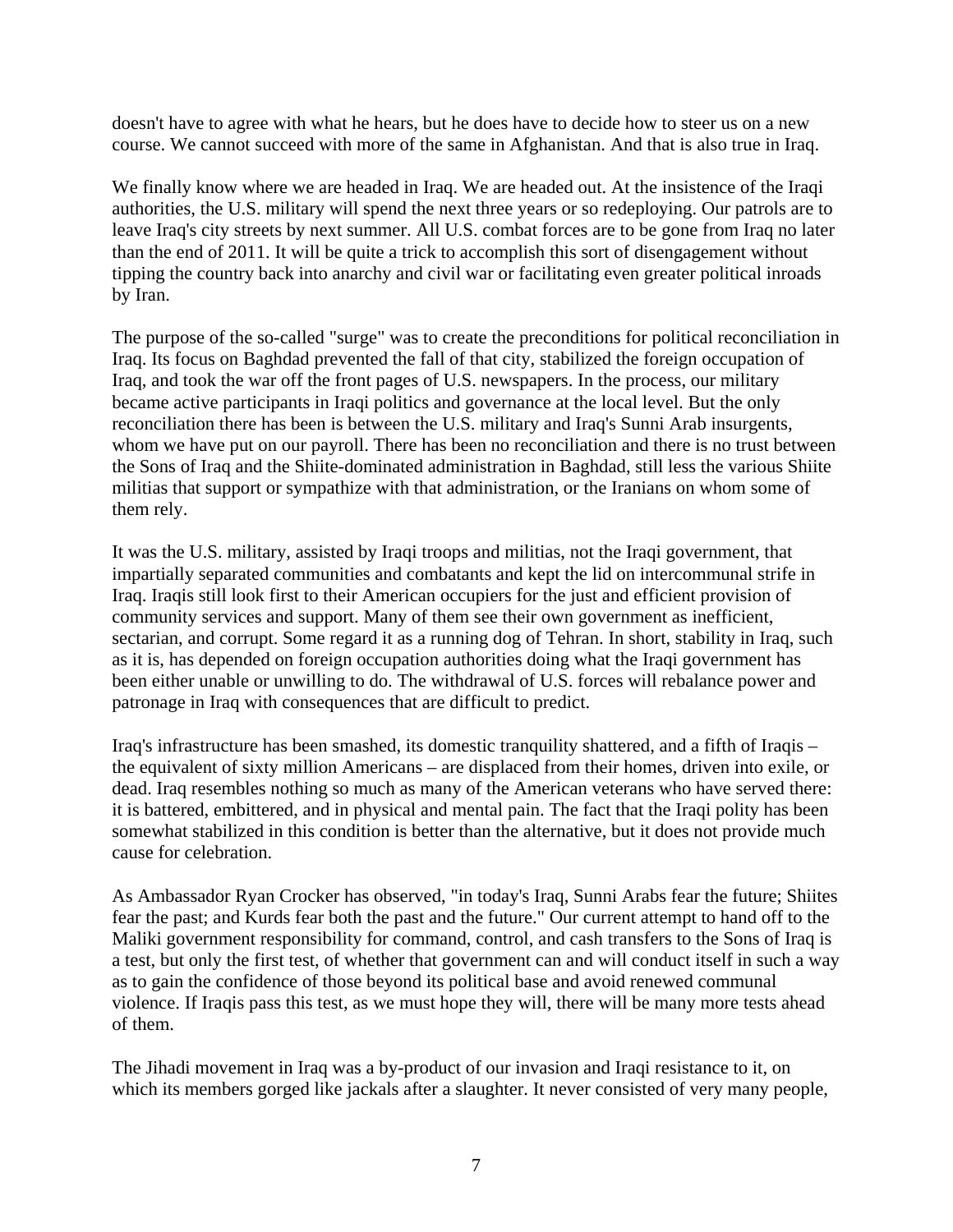but it succeeded in igniting the sectarian hatred that now casts such a shadow over Iraq's future. In the laboratory for terror that Iraq became, it innovated and learned. It invented weaponry and techniques of asymmetric warfare that are now being applied not just in Afghanistan but in many other places – from Chechnya to Colombia, from Sri Lanka to Spain.

In the end, we had the good sense not to interrupt al Qa`ida as it made the mistake of making enemies of our enemies. With our help, Sunni Arab tribal leaders and their forces have now mopped up most but not all of al Qa`ida in Iraq. But the defeat extremists have suffered in Iraq do not equate to decisive victory on any level. The preconditions for intercommunal mayhem have not been eliminated. We are not yet out of Iraq. No one knows who will be king of the mountain in Mesopotamia. There may be quite a fight among Iraqis to decide this. Al Qa`ida's focus has shifted to other opportunities but a rebirth of anarchy or civil war in Iraq could quickly revive its franchise there.

By now it is a cliché that the only victor in Iraq has been Iran. For five years, Iraqis have been struggling to regain their freedom from foreign domination. Many have turned to their coreligionists in Iran for support. The result has been the emergence of something resembling an Iranian political occupation of Iraq to parallel the American military occupation. The only effective or long-term counterbalance to Iranian dominance of Iraqi politics remains Iraqi nationalism. The withdrawal of U.S. forces upon which Iraqis now insist offers them an opportunity to take back the independence they have yielded not just to us but to their Persian neighbors.

The United States and the countries of the Arab League and the GCC have every reason to back the aspirations of Iraqi nationalists. The rebirth of Iraq as a strong regional actor independent of Iran and with close ties to its Arab and Turkish neighbors is essential to regional stability. The U.S. military presence in the Gulf must now be reduced to affordable levels. The only way to do this is to adopt a strategy of using our weight and that of our allies from over the horizon. Our purpose would be to buttress the independence of the states of the region and to help them achieve and sustain a balance of power. A less intrusive approach like this is needed to reduce the US military presence to levels that do not feed terrorist reaction in the conservative Muslim societies of the Gulf. But for "offshore balancing" of this kind to work, the Gulf must recreate the possibility of an equilibrium that the U.S. and others can tip toward stability. No such equilibrium is conceivable without the return of Iraq to full independence.

Offshore balancing would return primary responsibility for regional peace and stability to the states of the region. But it would not end U.S. military involvement in the Gulf. It is a burdenshifting strategy, not a cop-out. It would require the United States to retain – and occasionally to demonstrate – a credible capability to intervene rapidly and decisively in support of regional balance. A framework for accomplishing this might in time be supplemented by burden-sharing arrangements with major energy-consuming nations. It is not unreasonable to expect them to help defend the energy supplies and supply lines on which they, like Americans, depend.

Drawing Iraq out of the Iranian orbit is also a prerequisite for peace and stability in Iraq itself. Sunni Arab Iraqis must learn to live with Shiite-domination of their country's politics but neither they nor any other patriotic Iraqis will accept a government in Baghdad that they see as a pawn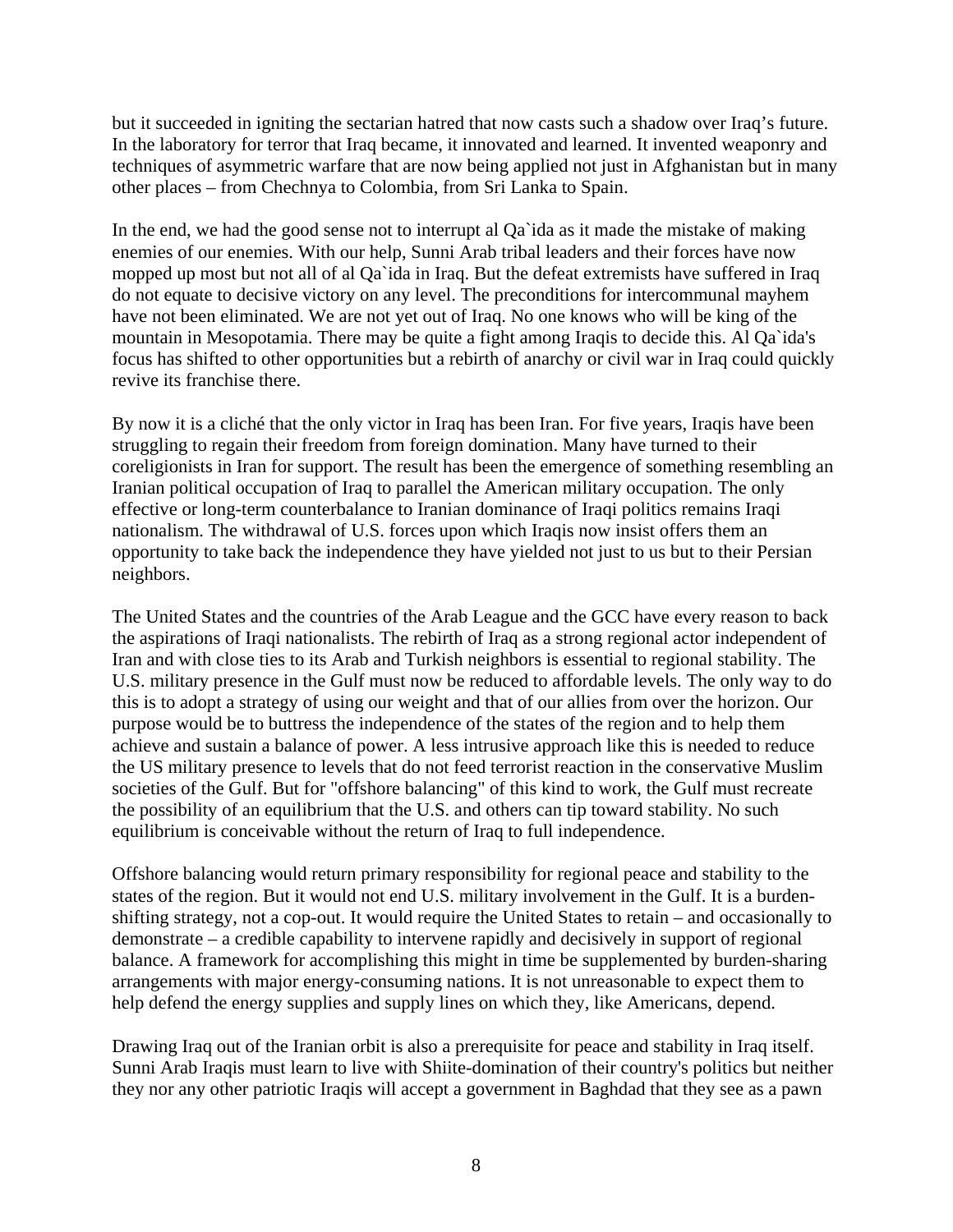of Persia. Iraq's neighbors will react badly to this too. Iran must be brought to realize that overly ambitious policies excite opposition that threatens rather than serves its national interests. But we must acknowledge that Iran has legitimate security interests and that it cannot be excluded from an appropriate role in its own region.

American ambivalence over what to do about Iran has given the Iranian hardliners everything they have wanted – a justification for building a nuclear deterrent and an excuse to develop the capacity to conduct asymmetric warfare directly and indirectly through proxies. We have continually said and done things that increase Iran's concern about its security from attack, even as we demand its disarmament. We have professed a desire to constrain Iran's influence and the threat it may pose to Israel, but we have simultaneously driven Palestinians into an unnatural dependence on Tehran, cemented Syria to it, and empowered it in Lebanon. Both Presidential candidates have recognized that our Iran policy is bankrupt and that we need to engage Iran rather than ignore it. They just differ on whether to engage it with bombers or at the negotiating table. The next president will have to develop a coherent policy toward Iran, persuade our allies and friends that it is workable, and press forward with it. Without military power, diplomacy is toothless, but without diplomacy, the use of force yields no political outcome.

On every issue that I have mentioned today, the United States cannot succeed without Arab and Muslim allies. We need their cooperation to bolster peace in Iraq, to balance Iran, and to achieve acceptance for Israel in its region. We need them to combat extremist ideology among their compatriots and coreligionists. We need them to prevent Muslim youth from turning their anger at perceived humiliation and injustice into the vicious retaliation of terrorism. We need them to help us identify and eliminate active threats to our nation, its citizens, and our allies. These threats are also threats to Arab and Muslim leaders and their societies. So they need us too. But they want us to act in ways that limit collateral political damage. They need U.S. policies that can enlist Muslim support, that harness our military prowess to their political strength, and that reflect consideration of their long-term interests as well as our short-term interests.

There is a widespread sense among Muslims that their modern societies have wandered off the straight path. Many are attracted to the argument that to renew these societies and themselves, Muslims must revisit the earliest days of their faith. That is perhaps right. It is not for non-Muslims to say. But it is up to Muslims to insist that the extremist vision of early Islam as a totalitarian faith with a closed mind, intolerant of other religions, systematically unkind to women, and dedicated to the imposition of joylessness on humanity is wrong. The achievements of the Beit al Hikma; the flourishing of non-Muslim communities in the midst of the first Muslim societies; the participation of Jews and Christians in their governance; and the great achievements of early Islam in the world's sciences and arts, including music, all stand as a rebuke to the parody of Islam espoused by al Qa`ida and its like. Muslims who seek to renew their faith by reference to its tolerant and humane traditions should be able to look to Americans as well-wishers, as friends, and as allies. We have the same enemies.

But Muslims cannot ally with us safely or in good conscience if our policies and our statements feed fears that we are engaged in a Crusade against their religion. We cannot enjoy their sympathy and support – or, for that matter, that of other foreigners – if we allow assertive ignorance and aggressive xenophobia to dominate our national discourse. By the same token, we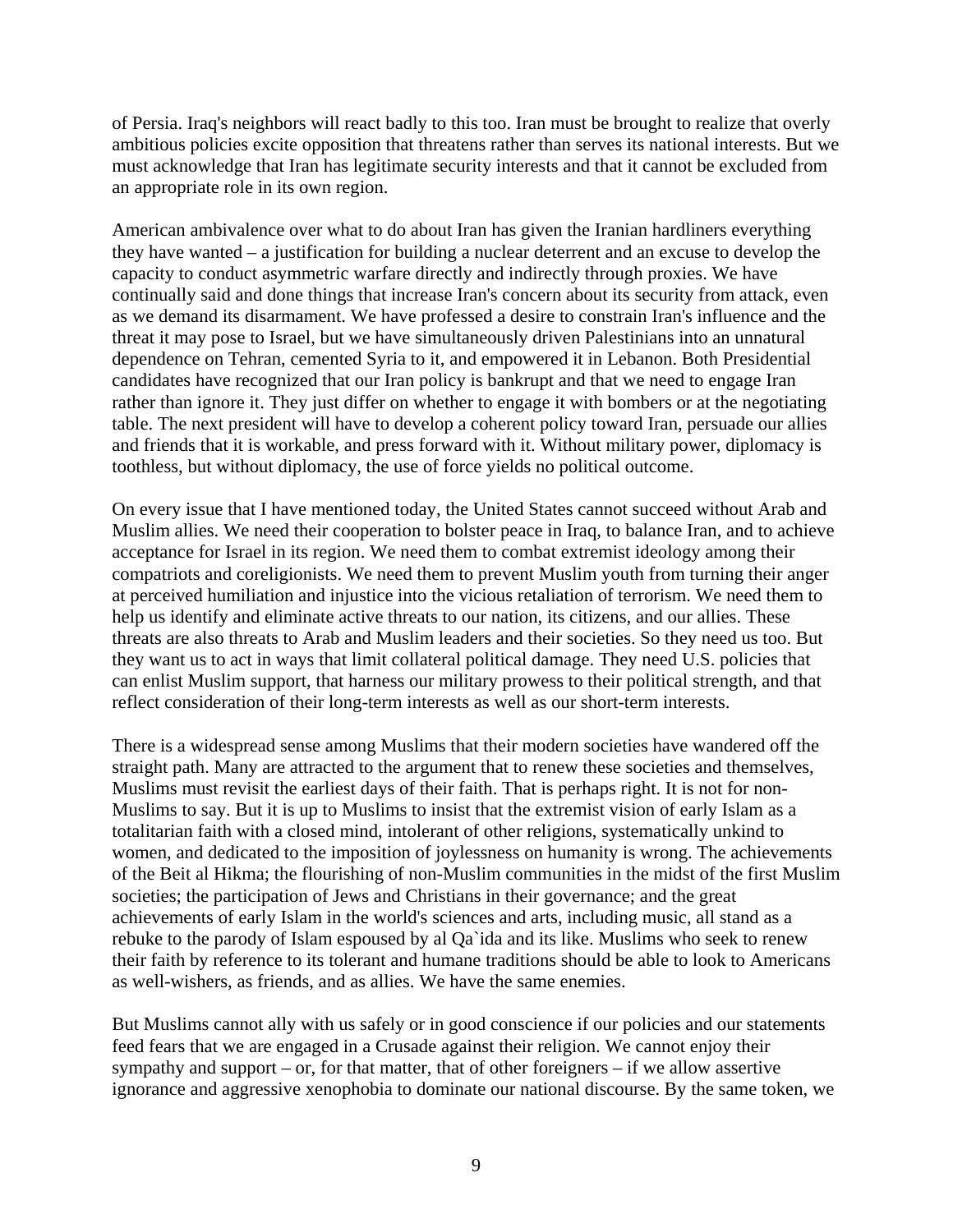help no one but Osama Bin Ladin when we accept his deviant views as an authentic description of the religion he has done so much to discredit. The next President must adjust our policies to make them more effective. But he must also help Americans to persuade the world that we are fit partners in the pursuit of global prosperity and tranquility. Nowhere is this task more urgent than in the realm of Islam.

In my own travels in Arab and Muslim lands I find the same nostalgia for America as it was before 9/11 that one encounters in other parts of the world. No one likes how we now behave or what we have become, but they remember when we behaved with greater humility and when we more closely resembled what we aspire to be. They admired that America. They are ready to work with it, if it can be restored. The next President must restore that America. I think the world is ready to meet him halfway.

### Thank you.

[ANTHONY] Thank you Ambassador Freeman. That was marvelous and majesterial. The kind of thought and originality and creativity that went into that address did not happen over the weekend. We appreciate that someone as busy and committed to other responsibilities as you took that much time out and deployed that much effort to give us all food for thought and something serious in terms of the implications if we do not consider it as positive food for thought.

Ambassador Freeman will stay here. We will have a few minutes from Ambassador of Libya Suleiman Aujali. If he will come to the podium please. And then we will take some questions that have been provided

Ambassador Aujali is Libya's highest official in the United States. This is his  $37<sup>th</sup>$  year of being a diplomat starting in 1971. In addition to postings and responsibilities in his country's Ministry of Foreign Affairs he has been Ambassador to Brazil, Ambassador to Argentina, Ambassador to Malaysia and he comes here at a time of epochal transformation and transition in Libyan-U.S. relations. Ambassador Aujali.

[AMBASSADOR ALI SULEIMAN AUJALI] Thank you very much Doctor Anthony. Congratulations for this very successful conference, very well attended and very good speeches and panelists I have heard here this morning.

Ambassador Freeman you make my job difficult after this very interesting lecture I heard. But I am not making a speech. I'm just going to say a few words about Libyan-American relations. This year the first seven months were the most difficult and frustrating months for me since we reestablished our relations with the United States in 2003. And that's because a simple reason that Senator Lautenberg, he was sponsor of a draft resolutions to the Congress to impose a new sanction on Libya until the agreement reached between the two countries to compensate some American victims which Libya is being held responsible for their injuries or being killed.

Both countries realize how important is this relationship and we work very hard with the Americans, with the business community, with the think tanks. I spend hours and hours on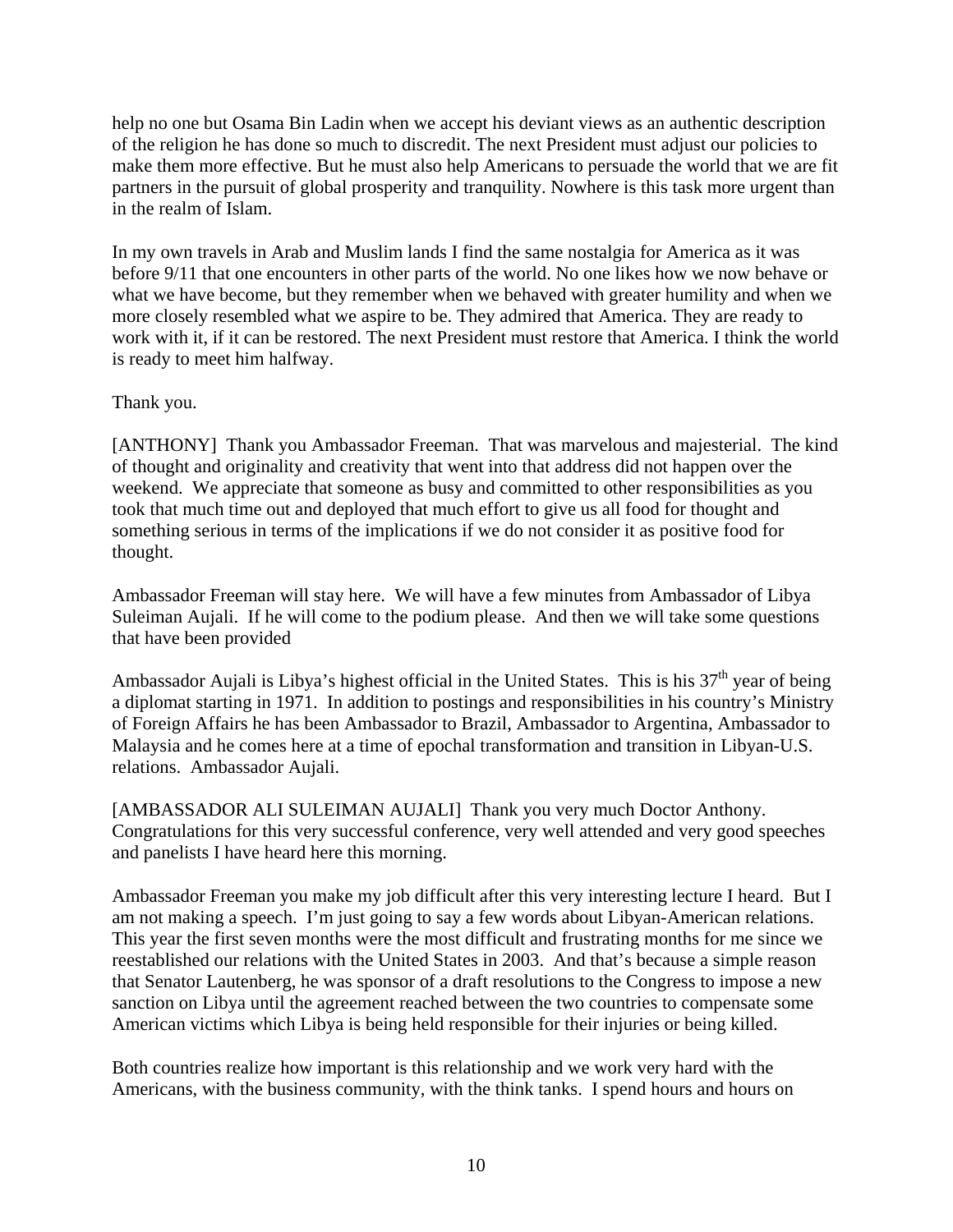Capitol Hill. I spend hours and hours in my office consulting with people and friends and we've been able to achieve our goals after seven months of hard work.

A meeting took place in London, in Bonn and in Berlin and Rome and different places and we succeed. We succeed because both parties realize that how much we achieved in our new relations and we did not achieve anything in 25 years of sanctions and no relations.

Now this bad time is over. Both sides they reach agreement and we are going to hear very good news, very, very soon. We have to increase our activities and the investment of the American companies in Libya. The American companies are back to the country. The Libyan citizens are now back in the United States. We have about 1500 students and we are expecting a few thousand. The last Libyan student to graduate from the United States they are about to retire now and the new generation is responsible. It is important for us to have more students back in the United States and this is what is happening for the last few months.

I'm not going to take more than I said, because I've been told I have eight minutes and I think this eight minutes is about over.

Congratulations and thank you very much.

[ANTHONY] Thank you Mr. Ambassador. This is indeed a turning page in Libyan-U.S. relations.

We have four straightforward questions for Ambassador Freeman and leave it to him as to fully he responds to them or avoids them. The first is will.. and I'll ask all four of them and you can either weave them together or merge them as you wish.

Will U.S. domestic politics allow any U.S. president the space to take an active and evenhanded role in shaping a peace between Israel and Palestinians. A second one. Regarding China's role. Will China become a regional player, possibly becoming a major oil purchaser even more than it already is from the Arab counties of the Middle East and Islamic world, and become a major diplomatic, political, geopolitical, geostrategic player in the region. Third, has U.S. foreign policy made a mistake by de facto encouraging de facto autonomy and sovereignty by the Kurdish region of Iraq in spite of the rhetoric talking about Iraqi national sovereignty and Iraqi national unity. And last, what can this year's presidential candidates learn from the experience of the Bush 43 Administration?

[FREEMAN] The question of whether our politics will allow the flexibility and the space for any administration to move vigorously on the Arab-Israeli issue has been answered by history. The first Bush Administration found such space and freedom and acted quite vigorously to produce the Madrid process and create the context in which Israelis and Palestinians could contrive the Oslo agreements. It didn't work out in part because the follow up that was needed was not there. But it does demonstrate on occasion the United States can rise to the occasion on this issue. I think it's very hard to predict where the financial panic and deep recession we're going into will leave American politics. We are not in the commanding position that we imagined after the Cold War anymore. And it is entirely possible I believe with the right